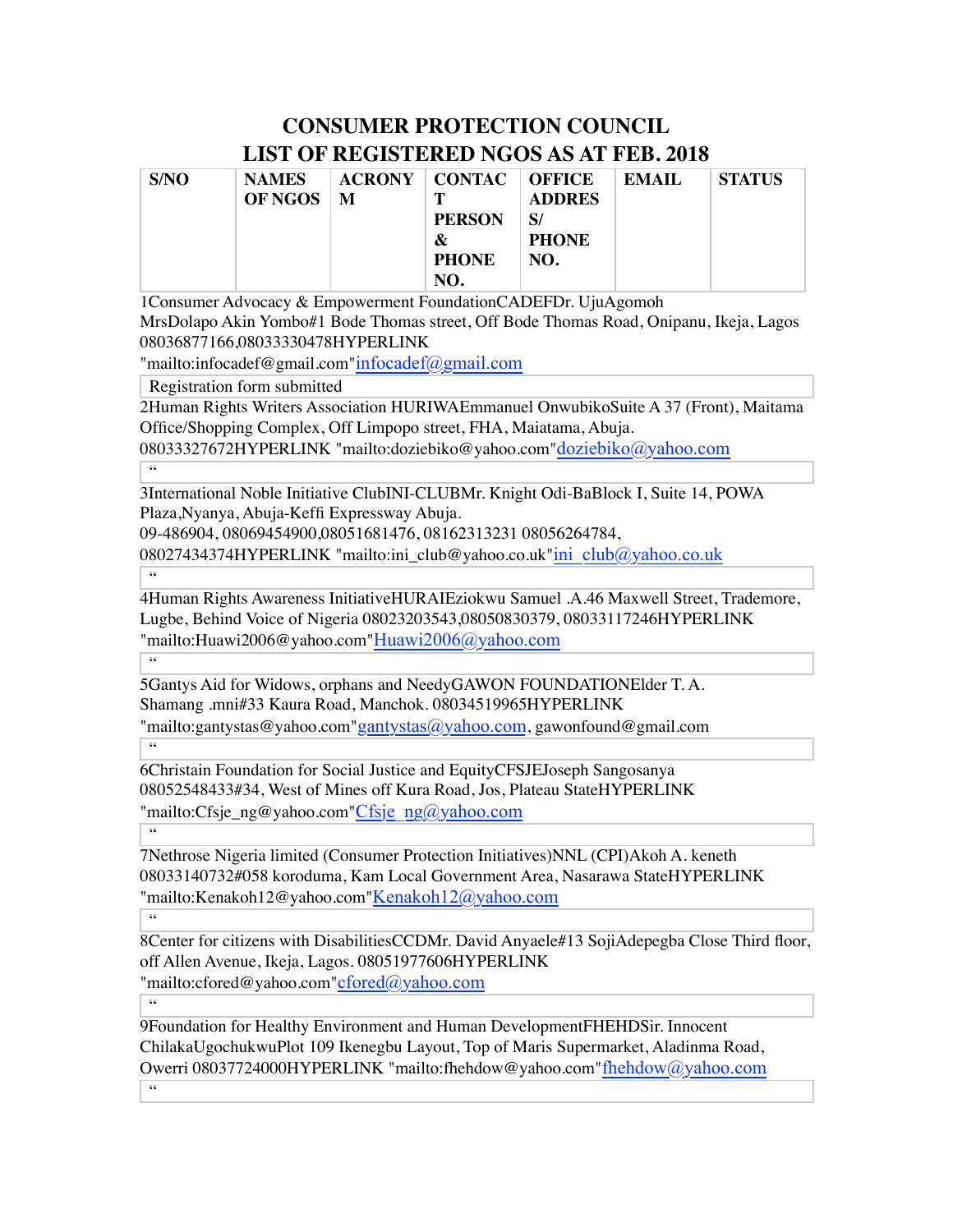10Woman In Action for Development

WIAFODDeaconess ChiomaNwogwugwu2 MCC Road , Abayi, Aba Abia StateHYPERLINK "mailto:Info@wiafod.zzn.com"Info@wiafod.zzn.com, HYPERLINK

"mailto:wiafodorg@yahoo.com"wiafodorg@yahoo.com

 $-66$ *11*

## Consumer Benefits & Rights InitiativeCOBRIN

IjeomaIzuka

Plot EA-36, FHA, Opposite Agric Quarters, Karu Site, Abuja

HYPERLINK "mailto:info@nigerianconsumer.com"info@nigerianconsumer.com

| 66 |                                |                                               |
|----|--------------------------------|-----------------------------------------------|
|    | Right to<br>Know<br>Initiative | Registratio<br>n form not<br>yet<br>submitted |

*13*

Africa women Initiative Against Violence and Poverty

WAPIV

Ambassador Princess

42 Kigoma street, Wuse ZONE 1, Abuja

HYPERLINK "http://www.peaceinafrica.org"www.peaceinafrica.org

| stration form submitted<br> |
|-----------------------------|
|                             |

"

Equity foundation,CFSJEJoseph Sango Sanya

0805254843334 West of Mines off Kurra Rd ,Jos Plateau state NigeriaHYPERLINK

"mailto:jo\_sanya@yahoo.com"jo\_sanya@yahoo.com

*15*

Hospital Patients RightsInnitiative HOSPRIRev. M.B. Nsore 08022531043 08037081957 167B Old ODUKAPANI rd , Ikotomini, Calabar, CRS HYPERLINK "mailto:hospri@yahoo.com"hospri@yahoo.com

| 16 | SantusKon  | <b>SAKSHU</b> | Hon.       | No 22a    | Sanctusz- | 66 |  |
|----|------------|---------------|------------|-----------|-----------|----|--|
|    | sult for   | D             | Gloria .O. | Jakope    | saftuo@ya |    |  |
|    | Sustainabl |               | Adebiyi    | Road, by  | hoo.com   |    |  |
|    | e Human    |               |            | Regal     |           |    |  |
|    | Developm   |               |            | Clinic,   |           |    |  |
|    | ent        |               |            | Delta     |           |    |  |
|    |            |               |            | State.    |           |    |  |
|    |            |               |            | 080558213 |           |    |  |
|    |            |               |            | 48;       |           |    |  |
|    |            |               |            | 070371734 |           |    |  |
|    |            |               |            | 51        |           |    |  |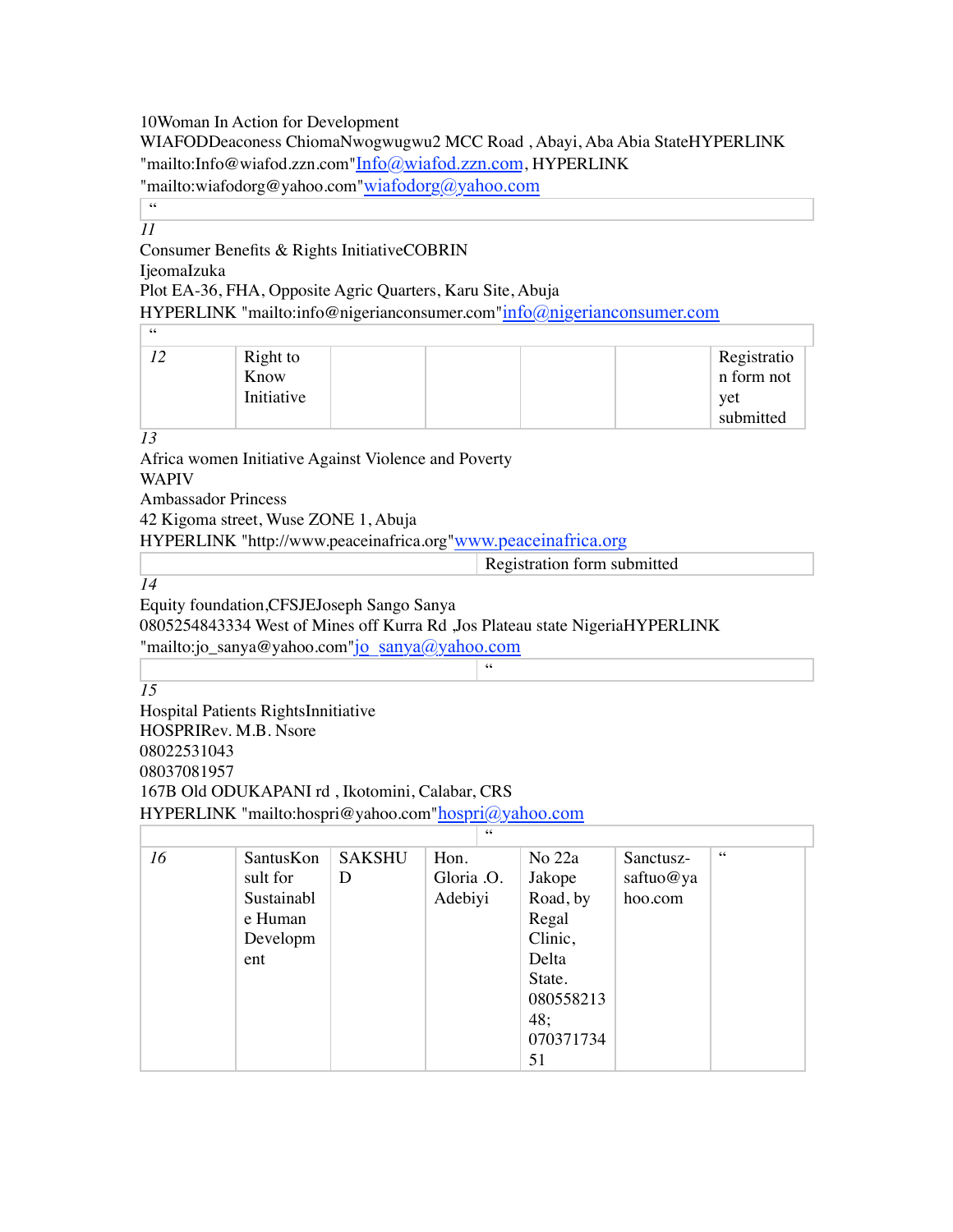| 17 | Bank<br>Customers<br>Associatio<br>n of<br>Nigeria    | <b>BCAN</b> | Richard O.<br>Ayika<br>080321702<br>75         | Eleganza<br>House,<br>$(7^{\text{th}})$ floor),<br>15B<br>Wesley/<br>Joseph<br>street,<br>Lagos<br>Island. | financialw<br>atchdog@r<br>ocketmail.<br>com | $\zeta\,\zeta$ |
|----|-------------------------------------------------------|-------------|------------------------------------------------|------------------------------------------------------------------------------------------------------------|----------------------------------------------|----------------|
| 18 | Accident<br>Prevention<br>and<br>Rescue<br>initiative | <b>APRI</b> | Prince<br>Nnamdi<br>Fidelis<br>080358872<br>60 | Suit B19<br>Wuse<br>Shopping<br>Plaza,<br>Zone $5$ ,<br>Abuja.                                             | accisafety<br>@yahoo.c<br>om                 | $\zeta\,\zeta$ |
|    |                                                       |             |                                                |                                                                                                            |                                              |                |

19Consumer Right Organization

**Now: Foundation For The Defence Of Consumer Rights**CROZ

**Now: FODCOR**ZikIgbadi2<sup>nd</sup> floor, valid plaza, 145 Murtala Mohammed Way, Benin City, Edo State. 08037146781HYPERLINK "mailto:croznigeria@yahoo.com"croznigeria@yahoo.com  $\overline{\cdots}$ 

20Consumer Awareness OrganizationCAOProf. Monye Felicia 080345295977 Otas street, Ekulu West Extension, Enugu.HYPERLINK "mailto:caorgn@yahoo.com"caorgn@yahoo.com

21Leadership Watch

LWDr. Martins P. Iwuanyanwu 08033002424Plot 4, Eddy Onugha Drive Off Okota Road, Okota, Lagos. 08088442601HYPERLINK

"mailto:leadershipwatch@hotmail.com"leadershipwatch@hotmail.com

 $\overline{66}$ 

"

22Consumer Rights Advocacy NetworkCRANETDr. Martins P. Iwuanyanwu 08033002424Plot 4, Eddy Onugha Drive Off Okota Road, Okota, Lagos. 08158537259HYPERLINK "mailto:revdmartins@yahoo.com"revdmartins@yahoo.com cranetoffice@gmail.com

 $\overline{\omega}$ 

23Action Health Incorporated AHIDr. UwemedimoUkoEsiet 0803725070117, Lawal Street Off Oweh Street, Jibowu, Lagos 234-1-7743745HYPERLINK

"mailto:u.esiet@actionhealthinc.org"u.esiet@actionhealthinc.org  $\overline{\cdots}$ 

24Anti Counterfeiting & Piracy InitiativeACAPIHanson Maduagwu 0803303287721b Idowu Martins Street by Mother care, Victoria Island, Lagos.HYPERLINK "mailto:info@acapiafrica.org"info@acapiafrica.org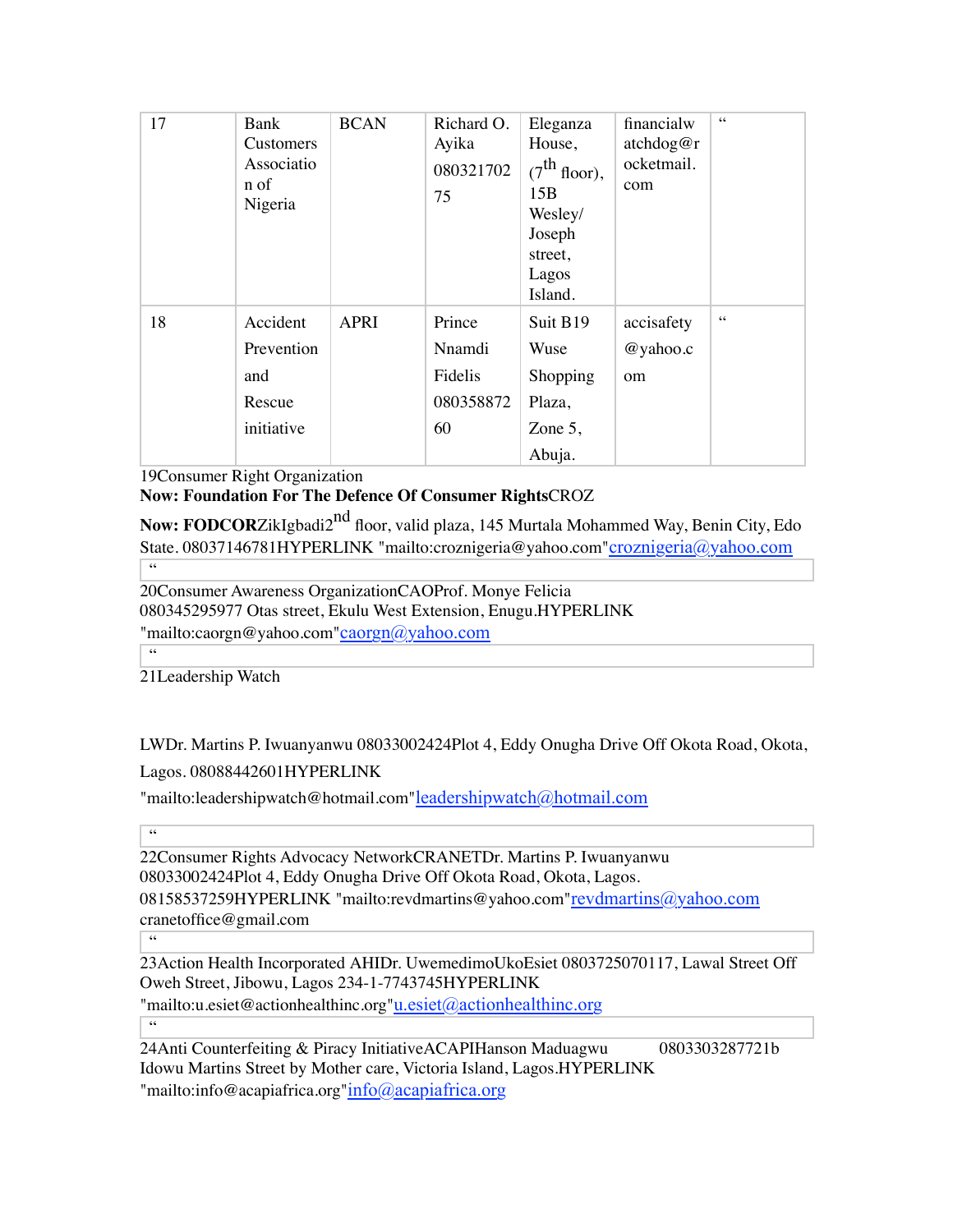$\overline{\mathcal{C}}$ 

25Foundation for Environmental Rights, Advocacy & DevelopmentFENRAD-NigeriaComrade Nelson NnannaNwafor 08033383708 08093077657Plot 112B Ngwa Road, off east street, Aba, Abia StateHYPERLINK

 $\text{``mailto:}$ fenradnigeria@yahoo.com" fenradnigeria $\textcircled{a}$ yahoo.com info.fenradnigeria@gmail.com  $-66$ 

26Consumer Empowerment Organisation of Nigeria CEONAdedejiBabatundeAbiodun 07030330199

97, Ondo-Benin Road, Ijebu-Ode, Ogun StateHYPERLINK

"mailto:Ceon\_camon@yahoo.com"Ceon\_camon@yahoo.com

"

27Insurance Consumers Association of NigeriaINCANYemiSoladoye 08099376272172, Herbert Macaulay Street, Ebute-Meta, LagosHYPERLINK "mailto:info@insuranceconsumersng.org"info@insuranceconsumersng.org  $\overline{\phantom{a}}$ 

28Next Concept Initiative For Economic DevelopmentNCIAgujiobiUgonna

08033409138Martina Chukwuma House  $(2^{nd}$  Floor) 2A Oconor Street Asata Enugu, Opp Eastern ShopHYPERLINK "mailto:info@nextconceptinitiative.org"info@nextconceptinitiative.org  $\overline{\phantom{a}}$ 

| 29 | Sterling                                       | <b>SESF</b>  | Samuel                    | Suite 16C,                                                                                       | info@sterli                        | $\zeta\,\zeta$ |
|----|------------------------------------------------|--------------|---------------------------|--------------------------------------------------------------------------------------------------|------------------------------------|----------------|
|    | Edu-<br>Consult<br>Ltd.                        |              | Benson<br>081346995<br>40 | Chembian<br>Plaza, 4 <sup>th</sup><br>Avenue,<br>Gwarimpa<br>Housing<br>Estate,<br>Abuja<br>FCT. | ngedusupp<br>ort.com               |                |
| 30 | Rural<br>Water And<br>Sanitation<br>Initiative | <b>RWASI</b> | Mr. Chika<br>Okeke        | House No<br>$55,6^{th}$<br>Avenue,<br>Model<br>City<br>Gwarimpa<br>II, Abuja                     | info@rural<br>waterniger<br>ia.org | 66             |

31WEIRD Entrepreneurs Ltd.WEIRDAndrey A-Anderson 08037014121Vsosa Secretariat, First Floor Nexim Bank Building, Central Area, Abuja.HYPERLINK "mailto:tvbanksmart@gmail.com"tvbanksmart@gmail.com

 $\overline{\mathbf{G}}$ 

32Media Initiative Against IndisciplineMIAIHarry Agina 0802280638510 Algiers Street, Suite 202, Zone 5 Wuse, AbujaHYPERLINK "mailto:harryagina@yahoo.com"harryagina@yahoo.com  $\overline{\omega}$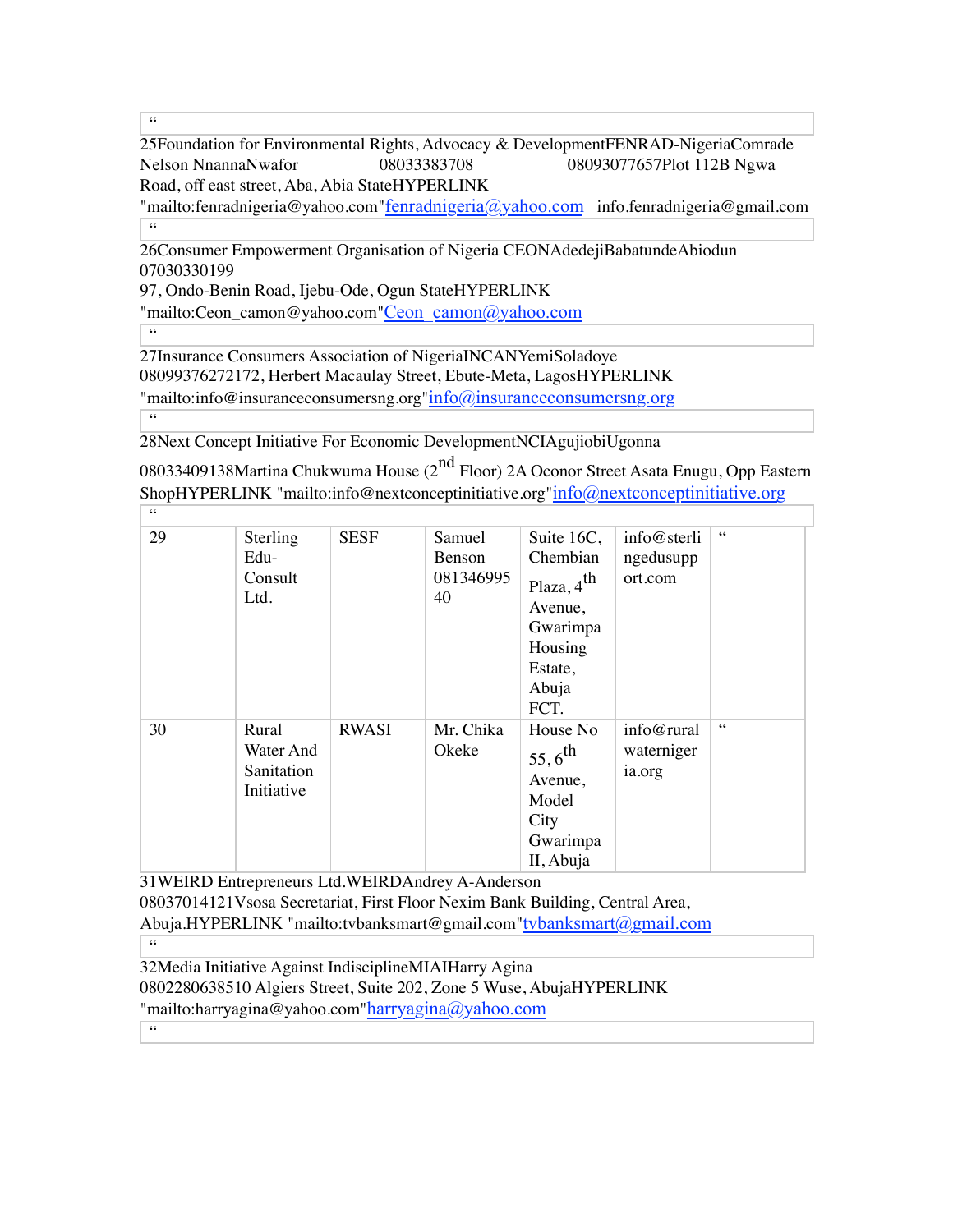| IJ | <b>ACGIS</b> | $\overline{\phantom{0}}$ | - | $\overline{\phantom{0}}$ | - | Registratio |
|----|--------------|--------------------------|---|--------------------------|---|-------------|
|    | Empower      |                          |   |                          |   | n form not  |
|    | ment         |                          |   |                          |   | vet         |
|    | Initiative   |                          |   |                          |   | submitted   |

34Consumer Rights Awareness Advancement & Advocacy InitiativesCRAAAIMr.Igbrude Moses .O.

0802321606571A Shyllon Street, Palmgrove, Ilupeju, Lagos.HYPERLINK

"mailto:Crawadin@gmail.com"Crawadin@gmail.com

Registration form submitted

35Energy Consumer Right And Responsibilities InitiativeENCORR InitiativeComrade SurajFadairo

07-66558365, 08185943592Block 16, Flat 2, Abesan Estate, Ipaja, Lagos, Lagos

StateHYPERLINK "mailto:encorrinitiative@yahoo.com"encorrinitiative@yahoo.com

HYPERLINK "mailto:fadaoil@yahoo.com"fadaoil@yahoo.com

 $-66$ 

 $\overline{\phantom{a}}$  66

36Consumer Advocacy Foundation Of NigeriaCAFONSola Salako 01-791452429B Olorunnimbe Street, WEMABOD Estate, Ikeja, LagosHYPERLINK "mailto:info@cafon.org.ng"info@cafon.org.ng

HYPERLINK "mailto:solasalako555@yahoo.com"solasalako555@yahoo.com

| 37 | Consumer<br>Awareness<br>and<br>Support<br>Organizati<br>on of<br>Nigeria |                    | AsaoluAyo<br>deleAkinta<br>yo<br>070679723<br>16 | Km 47<br>LekkiEpe<br>Expresswa<br>y, Lagos<br>state                                       | Infoacason<br>g.org                        | 66              |
|----|---------------------------------------------------------------------------|--------------------|--------------------------------------------------|-------------------------------------------------------------------------------------------|--------------------------------------------|-----------------|
| 38 | Organizati<br>on For<br>Cyber<br>Protection<br>And<br>Developm<br>ent     | The Cyber<br>Corps | Mr.<br>LongeOlan<br>rewaju S.<br>070626655<br>93 | Plot 1128<br>$A-E$ ,<br>Ekukinom<br>street,<br>Utako<br>District,<br>Abuja,<br><b>FCT</b> | cyberprote<br>ctioncorps<br>@gmail.co<br>m | $\zeta$ $\zeta$ |
| 39 | Save the<br>Consumers<br>Initiative                                       | <b>STCI</b>        | AliyuIlias                                       | Suite C <sub>29</sub><br>Danziyal<br>Plaza,<br>CBD,<br>Abuja<br>080522050<br>72           | info@save<br>theconsum<br>ers.com          | $\zeta\,\zeta$  |

40Community Crime Prevention Initiative of NigeriaCCPINDr. Onwuka Kalu Okorie 07063600900Suite 022, Trinity House, Plot 943 Mabushi District, Abuja, FCTHYPERLINK "mailto:communitypolicingnigeria@gmail.com"communitypolicingnigeria@gmail.com

Communitycrimepreventionnig@gmail.com <sup>"</sup>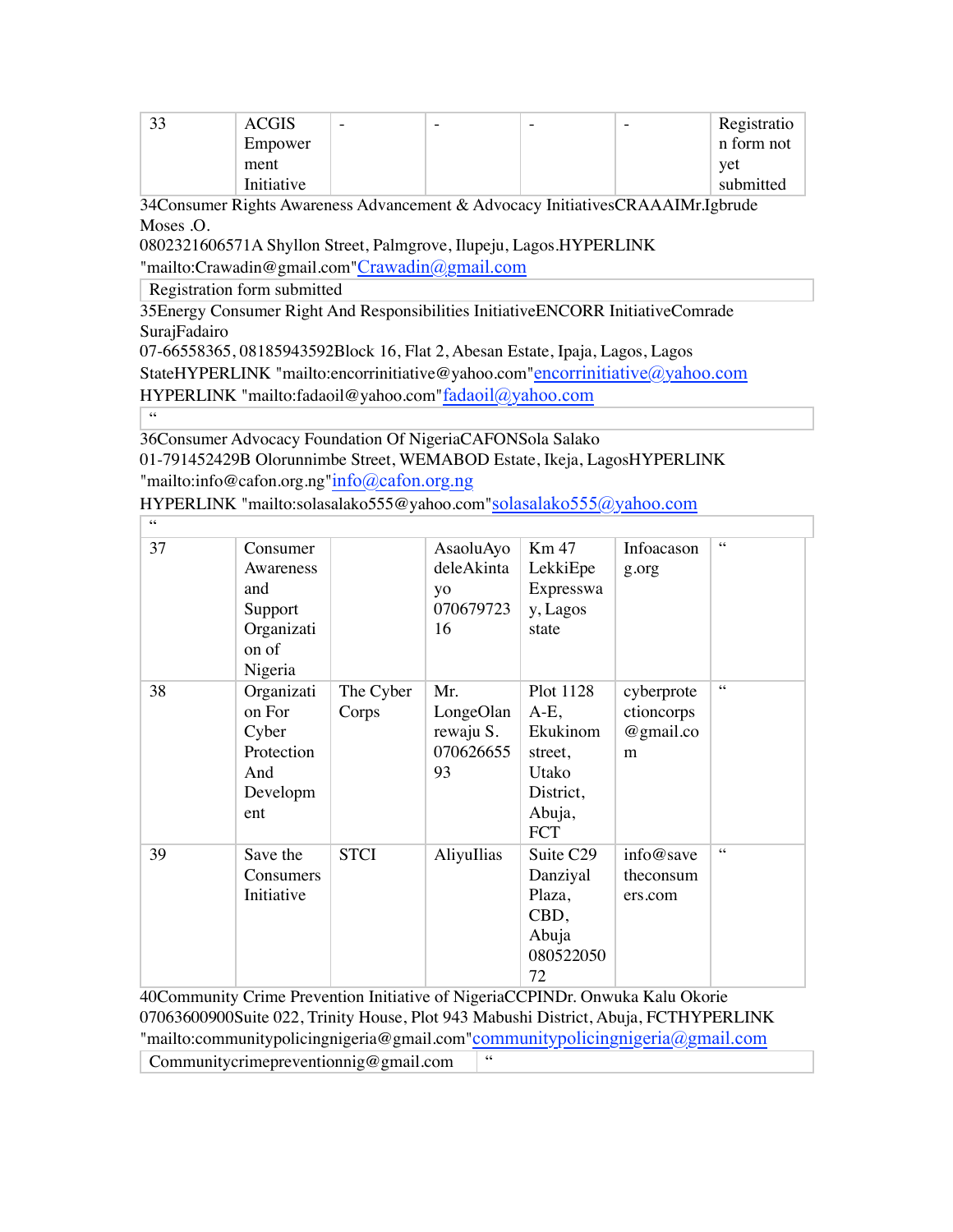| 41 | <b>Network</b><br>for<br>Electricity<br>Consumers<br>Advocacy<br>of Nigeria | <b>NECAN</b> | ObongaUk<br>etEko<br>080654066<br>78   | 33, Port-<br>Harcourt<br>Crescent,<br>off<br>Gimbiya<br>Street,<br>Area 11,<br>Garki,<br>Abuja.<br>080324682<br>99,<br>080654066<br>78 | nigeriaelec<br>tricitycons<br>umers@g<br>mail.com | $\zeta \zeta$ |
|----|-----------------------------------------------------------------------------|--------------|----------------------------------------|----------------------------------------------------------------------------------------------------------------------------------------|---------------------------------------------------|---------------|
| 42 | Africa<br>Middle<br>East<br>Progressiv<br>e Initiative                      | <b>AMEPI</b> | OmotolaO<br>shifeso<br>070613562<br>75 | Suite 28<br>Baitaya<br>Plaza Area<br>11, Garki,<br>Abuja.                                                                              | africamidd<br>leeast@out<br>look.com              | 66            |

43Food Hygiene Initiative of NigeriaF.H.I.NAmb.DR.J.N Karimu

| 08135583741Suite 1, 2 <sup>nd</sup> floor Nyanyan Shopping Plaza, Abuja, F.C.T.HYPERLINK |
|------------------------------------------------------------------------------------------|
| "mailto:fhinonline@yahoo.com" $\underline{\text{fhinonline}(a\text{yahoo.com}}$          |
|                                                                                          |

| 44 | Constant<br>Contact<br>$Re-$<br>Engineerin<br>g & Rural<br>Dev. Org |                                                                  |                                                                                                                                          |                                          | Registratio<br>n form not<br>yet<br>submitted |
|----|---------------------------------------------------------------------|------------------------------------------------------------------|------------------------------------------------------------------------------------------------------------------------------------------|------------------------------------------|-----------------------------------------------|
| 45 | MC &A<br>Digest                                                     | Mr<br>Bennard<br>Okhakume<br>080530400<br>03,<br>080231201<br>07 | Block 1,<br>Flat 7,<br>Akwanga<br>Close, off<br>Ile-Ife<br>street, off<br>Emeka<br>Anyaoku,<br>Garki,<br>Area 8,<br>Abuja,<br><b>FCT</b> | mcandadig<br>estweekly<br>@gmail.co<br>m | Registratio<br>n form<br>submitted            |

46Africa Youth Internal Development FoundationAYIDEFMs. Opeyemi M. Aderinyo 07057795605C/o Au ECOSOCC Secretariat NEPAD Building, No 12, Faranah Street, Wuse Zone 2, AbujaHYPERLINK "mailto:info@AFYIDEF.NET"info@AFYIDEF.NET, HYPERLINK "mailto:afyidef@gmail.com"afyidef@gmail.com  $\overline{66}$